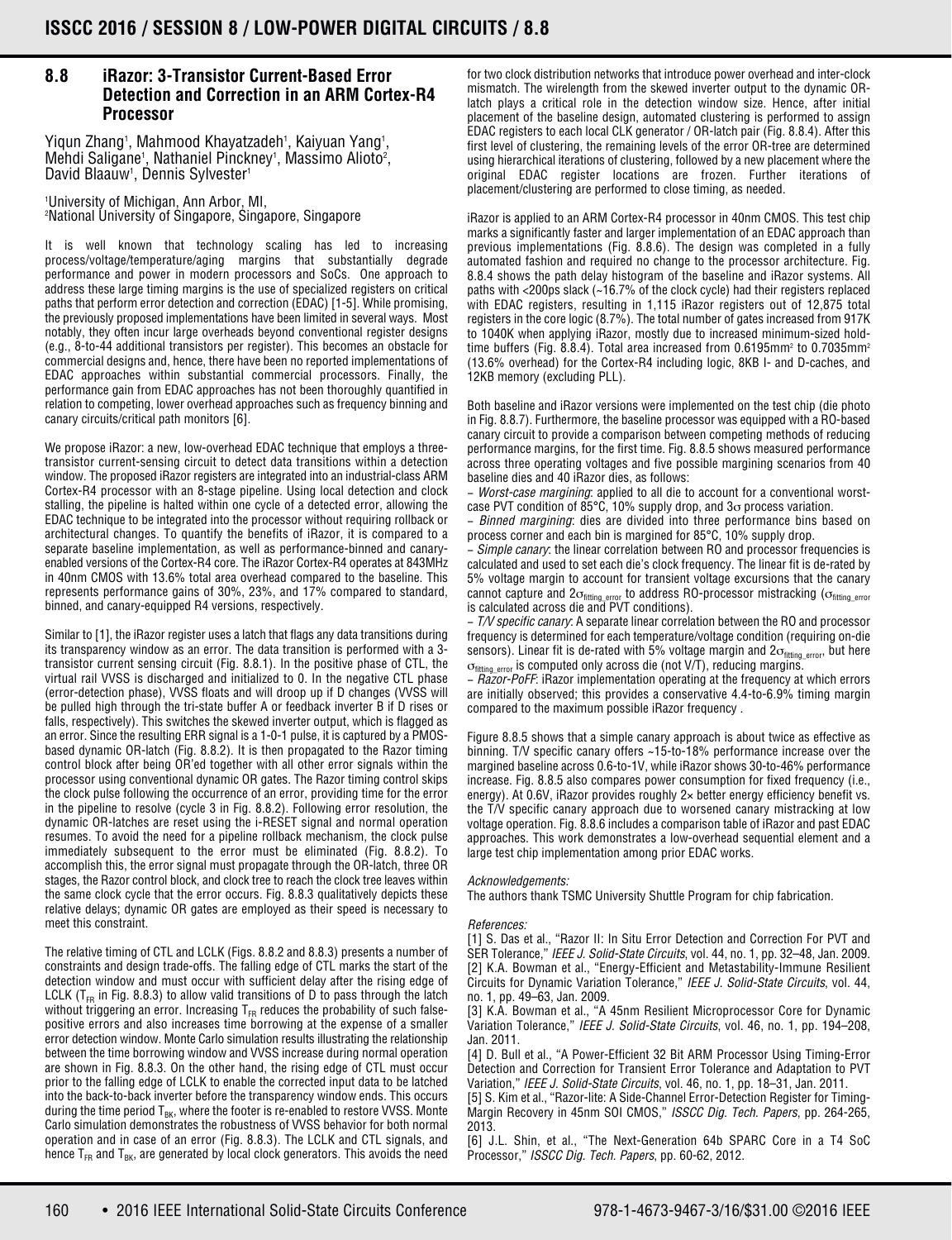

**Figure 8.8.1: iRazor schematic, layout, and table of overhead. Only 3 transistors are added to the library latch design.**



**Figure 8.8.3: Conceptual timing diagram for detection scheme and timing constraints for correction scheme. Monte Carlo simulation results of VVSS at no error condition and upon error detection.**



**Figure 8.8.5: Performance and power comparison; margin histogram relative to the reference frequency of baseline chip at room temperature; simple canary fitting based on measured data. Figure 8.8.6: Comparison table of previous ECAD and iRazor.**



**Figure 8.8.2: Diagram of overall structure of EDAC technique and local clock detection circuit. Timing and error detection waveforms and characteristics.**



**Figure 8.8.4: Architecture-independent procedure for iRazor replacement and clustering; design complexity vs. targeted timing slack of iRazor; path delay histogram; iRazor cluster positions.**

|                |                                           | Razor II<br><b>JSSC 09</b> | TDTB<br><b>JSSCO9</b> | <b>DSTB</b><br>JSSC11 | <b>ARM</b><br>JSSC11 | Razor-lite<br>ISSCC13 | Razor                  |
|----------------|-------------------------------------------|----------------------------|-----------------------|-----------------------|----------------------|-----------------------|------------------------|
|                |                                           | M                          | [2]                   | [3]                   | [4]                  | [5]                   |                        |
|                | Type                                      | Latch                      | Latch                 | Latch                 | Flip-Flop            | Flip-Flop             | Latch                  |
| Level<br>EDAC  | э<br>Extra#of<br>Transistor               | 31<br>(8 Shared)           | 15                    | 26                    | $28+$<br>delay chain | 8                     | $\overline{m}$<br>1.46 |
|                | <b>Possible Datapath</b><br>Metastability | No                         | No                    | No                    | Yes                  | Yes                   | No                     |
|                | FF Power<br>Overhead                      | 28.5%                      | пn<br>$-9% - 13%$     | 14%~34%               | Not<br>Reported      | 2.7%                  | 12.5%                  |
|                | FF Area<br>Overhead                       | Not<br>Reported            | Not<br>Reported       | Not<br>Reported       | Not<br>Reported      | 33%                   | 4.3%                   |
| å<br>Tast<br>T | <b>Total Area</b><br>Overhead             | Not<br>Reported            | Not<br>Reported       | 3.8%                  | 6.9%                 | 4.42%                 | 13.6%                  |
|                | # Razor cell<br># Total FF                | 121/<br>826                | Not<br>Reported       | 12%                   | 503/<br>2976         | 492/<br>2482          | 1115/<br>12875         |
|                | # Gate Count                              | (IV)<br>65K                | $\omega$<br>123K      | Not<br>Reported       | Not<br>Reported      | Not<br>Reported       | 1040K                  |
|                | Technology                                | 130 nm                     | 65 nm                 | 45 nm                 | 32 nm                | 45 nm                 | 40 nm                  |

(I) Compared to standard 24T DFF

(ID Listed extra # of Transistor includes transistor count in local clock generation (30 Trs. Fig. 2), amortized over average # of latches per cluster and compared to 24T FF. 3 transistors added to each latch making -5 transistors compared to 24T FF

(III) Only clock overhead compared to standard flip-flop (IV) Transistor counts divided by 4